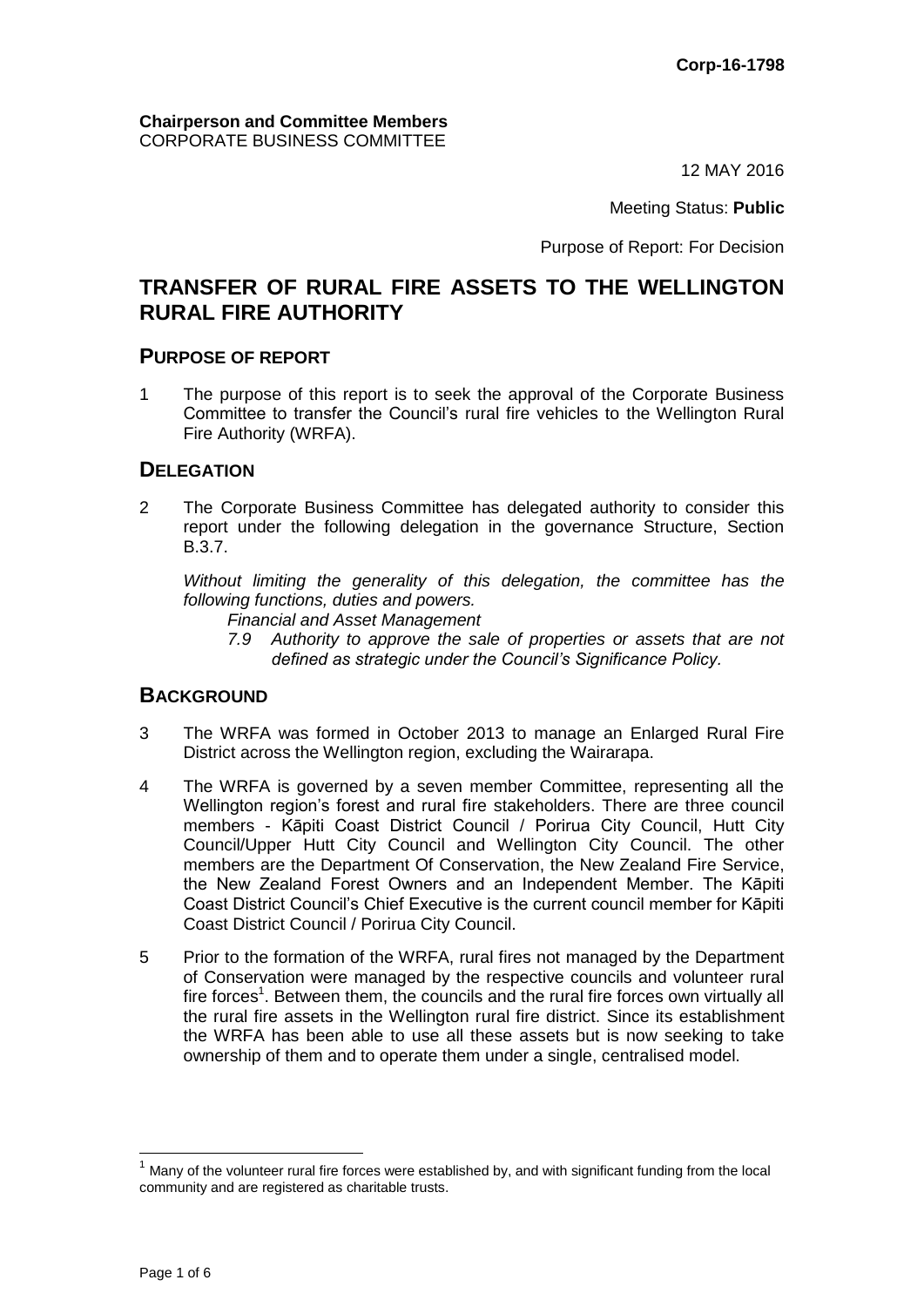## Unified fire services organisation to be set up

- 6 On 13 November 2015 the Minister of Internal Affairs announced that the government had agreed to bring urban and rural fire services together into one unified fire services organisation. The new organisation will have regional committees that will ensure the particular interests of the regions are taken into account.
- 7 The new organisation will be a merger of the 52 rural fire authorities, and the National Rural Fire Authority, and the New Zealand Fire Service (which are both part of the New Zealand Fire Service Commission). The merger into the new organisation aims to ensure that the strengths of both rural and urban fire services are retained and enhanced.
- 8 New legislation to replace the current Fire Service Act and the Forest and Rural Fires Act is intended to be introduced to Parliament in 2016 with the aim of having the new fire service in place by mid-2017.
- 9 On 29 April an update on the principle funding mechanisms for the new organisation, to be called Fire and Emergency New Zealand was given by the Minister of Internal Affairs.
- 10 The Government is to provide \$303 million in total over four years, comprising \$112 million for transition costs (repayable to the Crown over 10 years) and \$191 million to address funding gaps in rural fire services and to provide more support to volunteers, such as equipment and training.
- 11 The fire levy (paid on insurance for contents, property and motor vehicles) will become the main source of funding for the new organisation. The fire levy will be widened to include insurance on all property damage, not just fire damage in recognition of the broader range of services that the new organisation will provide to the community. In addition, the fire levy on motor vehicle insurance will be extended to third-party insurance.
- 12 The announcement was also very clear that the review was about the structure, governance and funding of the fire service, rather than any changes to the number of fire-fighters.

## **ISSUES AND OPTIONS**

## The WRFA Proposal

13 The WRFA is seeking to take ownership of all rural fire assets and to operate them under a centralised model, with effect from 1 July 2016. There are two classes of rural fire assets proposed for transfer to the WRFA – vehicles and equipment. With regard to the Kāpiti rural fire zone, Council owns the rural fire vehicles while the rural fire equipment belongs to the Te Horo Rural Fire Force, the charitable trust with governance responsibility for the Te Horo fire service.

#### *Rural fire vehicles*

14 This report seeks the approval of the Corporate Business Committee to transfer the Council-owned rural fire vehicles to the WRFA for nil consideration. The book value of the vehicles is \$12,032 and the market value is \$103,900. If the vehicles are transferred to the WRFA for nil consideration, the Council's accounts would show a realised loss on disposal (expense) of \$12,032.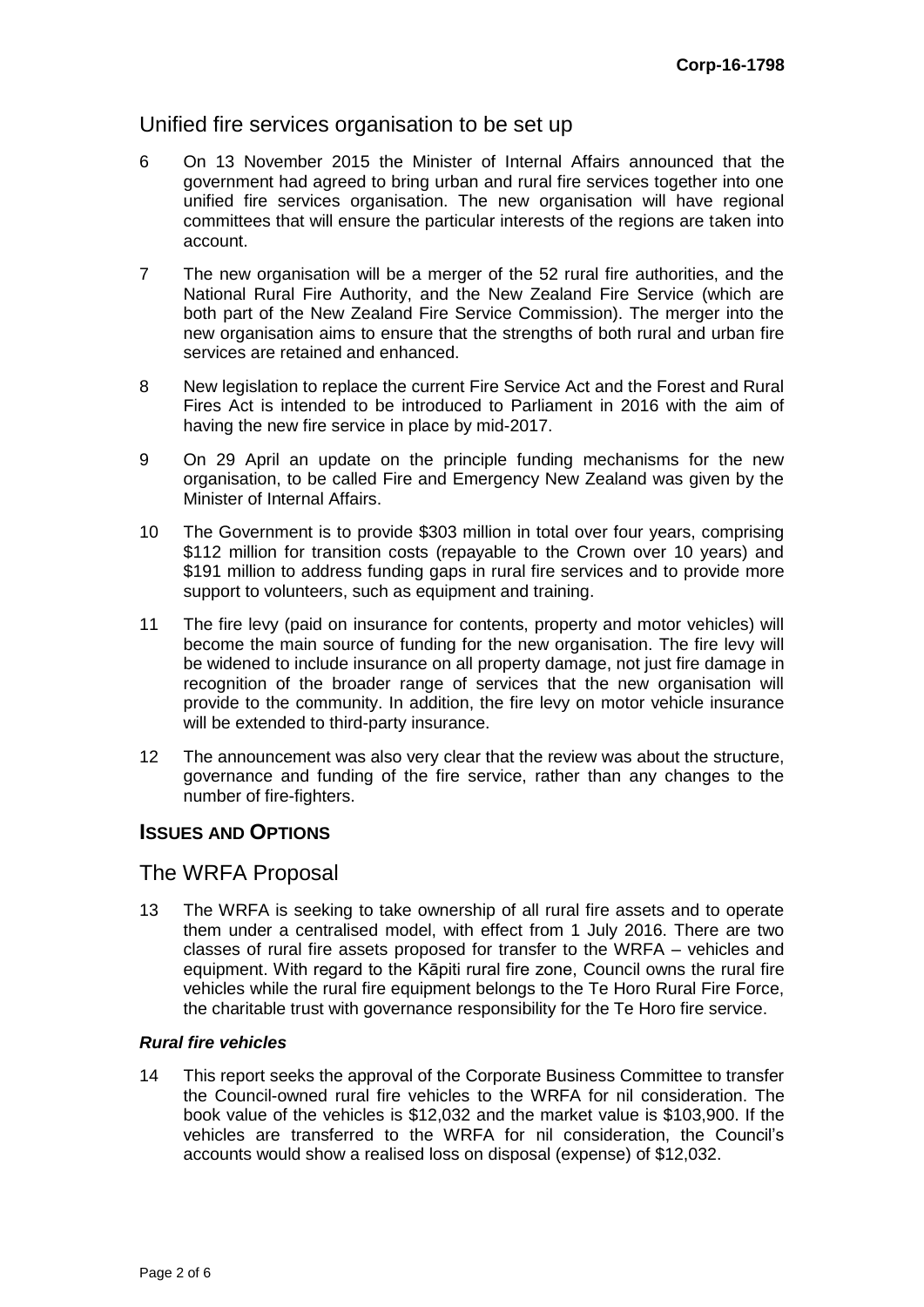- 15 Similarly, all the other members of the WRFA are proposing to transfer their assets for a nil consideration. To put Council's contribution into context, the estimated market value of all the rural fire vehicles proposed for transfer (including Kāpiti Coast District Council) is \$623,390 with a book value of \$298,260. Council would be transferring 4% of the total asset book value.
- 16 The principal advantage of transferring the rural fire vehicles to the WRFA for nil consideration is that it would enable the WRFA to continue operating sustainably, without needing any additional stakeholder funding in the short term.
- 17 At 30 June 2016 the WRFA anticipates having reserves of \$483,000, as a result of achieving significant annual surpluses in each year since its establishment in 2013, assisted by a significant increase in its bulk funding from the National Rural Fire Association in 2015/16.
- 18 If the WRFA purchases all the rural fire vehicles at book value, this would use a significant portion of its reserves which might otherwise be spent on funding operations in the short term. If the WRFA were to purchase the rural fire vehicles at market value, this would use up all their reserves and in addition they would need to take out a loan of approximately \$141,000.
- 19 Transferring the vehicles for nil consideration means that the WRFA will be able to retain its reserves and still have sufficient funds to manage its operations over the next two to three years while the new unified fire service is being established.
- 20 The table attached as Appendix 1 shows the book values and market values of the Council's rural fire vehicles.

#### *Rural fire equipment*

- 21 As with the rural fire vehicles, the WRFA proposes that the stakeholders transfer their rural fire equipment to the WRFA. The total estimated market value of all the rural fire equipment as at 29 May 2015 is \$117,800. The rural fire equipment owned by the Te Horo Rural Fire Force had an estimated market value of \$8,600 as at 29 May 2015.
- 22 The same principle applies to the transfer of equipment as for the transfer of vehicles albeit on a lesser scale. That is, transferring the equipment for nil consideration would help the WRFA to continue operating in the short term, without the need for additional funding from its stakeholders.
- 23 As the Council does not own the rural fire equipment based at Te Horo, the WRFA has approached the Te Horo Rural Fire Force to discuss its proposal further.
- 24 The Fire Station at Te Horo is also owned by the Te Horo Rural Fire Service and is not part of the WRFA's asset transfer proposal. The WRFA is planning to lease the fire station at Te Horo.

## WRFA stakeholder funding

25 The operating costs of the WRFA are apportioned in accordance with a hazard scape model. Based on this model, Kāpiti Cost District Council funds 16% of the WRFA costs.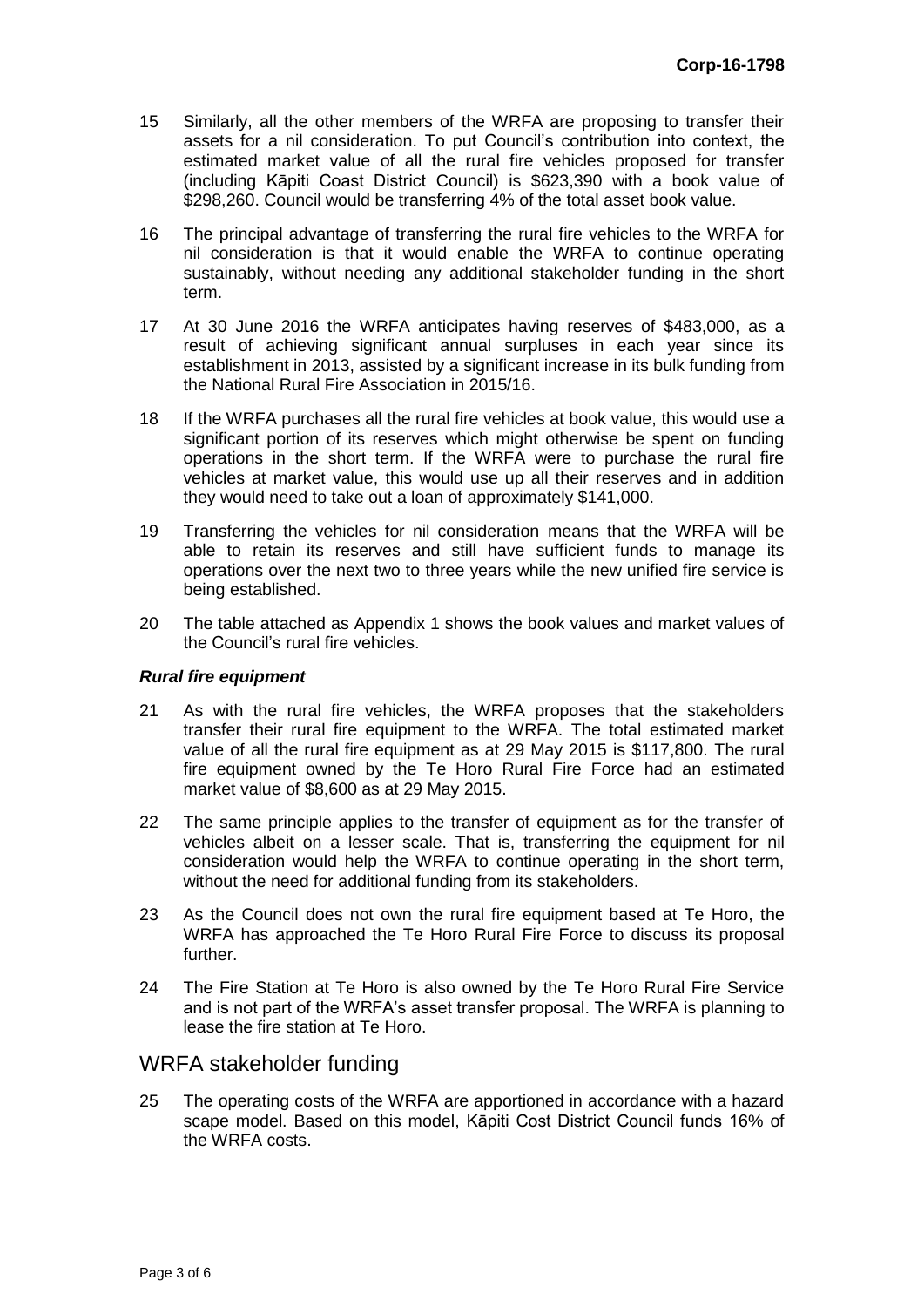- 26 Council's funding commitments to the WRFA, formalised by way of a five year agreement in 2013, requires the Council to pay the WRFA an annual grant of \$102,000 in 2015/16, \$105,000 in 2016/17 (CPI adjusted) and \$107,000 in 2017/18 (CPI adjusted).
- 27 In addition, the Council currently has a rural fire operating budget of approximately \$75,000 per year, which largely relates to the operation of the vehicles now proposed for transfer to the WRFA. Transfer of these vehicles will decrease this annual rural fire operating budget by \$70,000. This has already been factored into the draft 2016/17 Annual Plan.
- 28 The Minister for Internal Affairs has given an assurance that there will be a managed process involving all stakeholders to work out a way to deal with any asset transfers from the community to central government.

## **CONSIDERATIONS**

#### Policy considerations

29 There are no policy considerations at this time.

## Legal considerations

30 There are no legal considerations.

#### Financial considerations

31 The financial considerations are as discussed in the body of the report.

#### Tāngata whenua considerations

32 There are no tāngata whenua considerations.

## **SIGNIFICANCE AND ENGAGEMENT**

#### Degree of significance

- 33 This matter has a low level of significance under Council policy, and it is not significant.
- 34 The rural fire vehicles to be transferred to the WRFA are not strategic assets.

#### Consultation already undertaken

35 There is no need to consult on the matters discussed in this report.

#### Engagement planning

36 An engagement plan is not needed for this report to be considered.

## **Publicity**

37 There are no publicity considerations.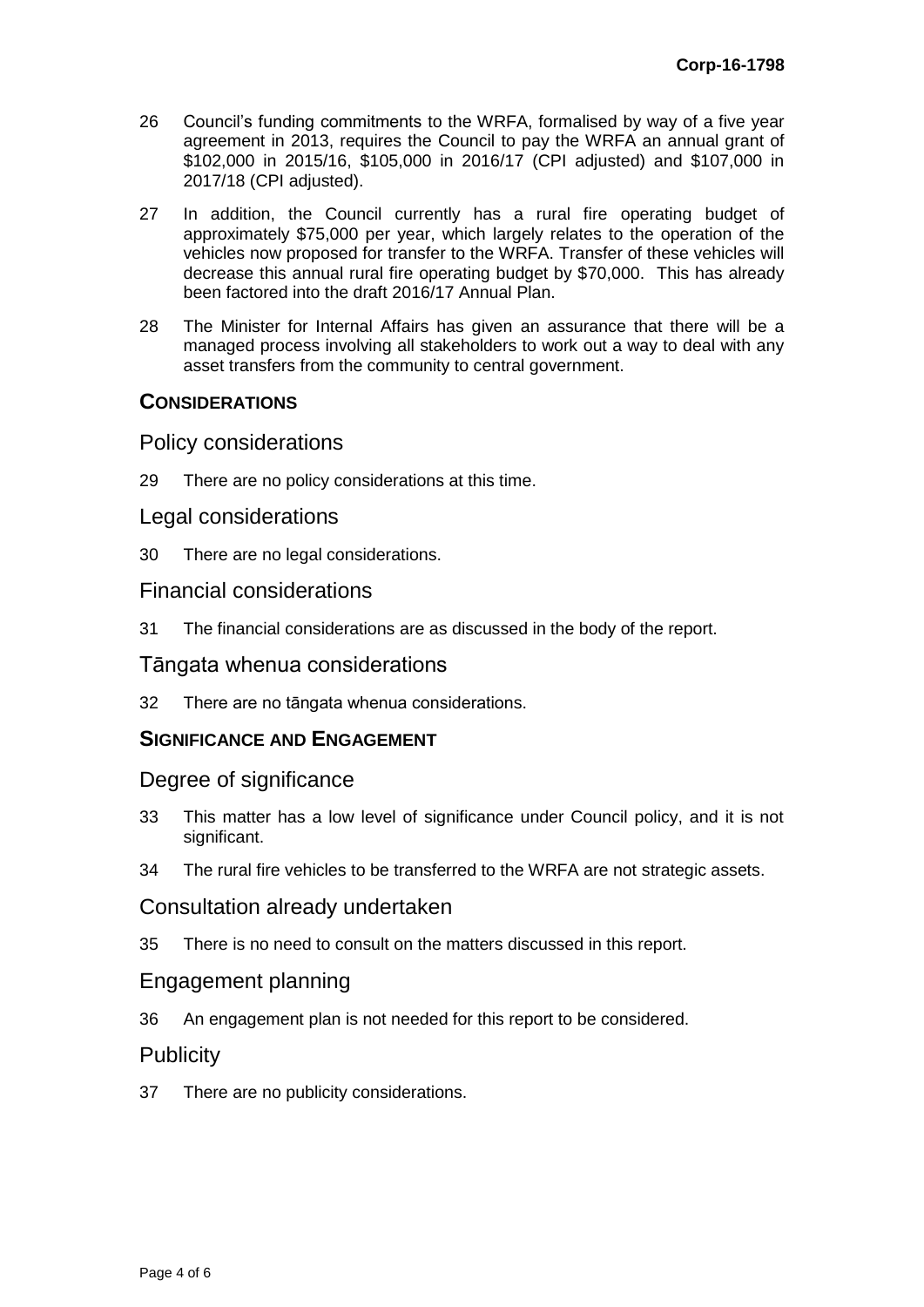# **RECOMMENDATIONS**

38 That the Corporate Business Committee approves the transfer to the Wellington Rural Fire Authority of the Council's rural fire vehicles with a book value of \$12,032 for a nil consideration (subject to the other members of the Wellington Rural Fire Authority doing the same).

**Report prepared by Approved for submission Approved for submission**

| Mark de Haast               | <b>Crispin Mylne</b>        | <b>Wayne Maxwell</b>           |
|-----------------------------|-----------------------------|--------------------------------|
| <b>Financial Controller</b> | <b>Acting Group Manager</b> | <b>Group Manager Corporate</b> |
|                             | <b>Community Services</b>   | <b>Services</b>                |

## **ATTACHMENT**

Appendix 1 – Schedule of Council's rural fire vehicles